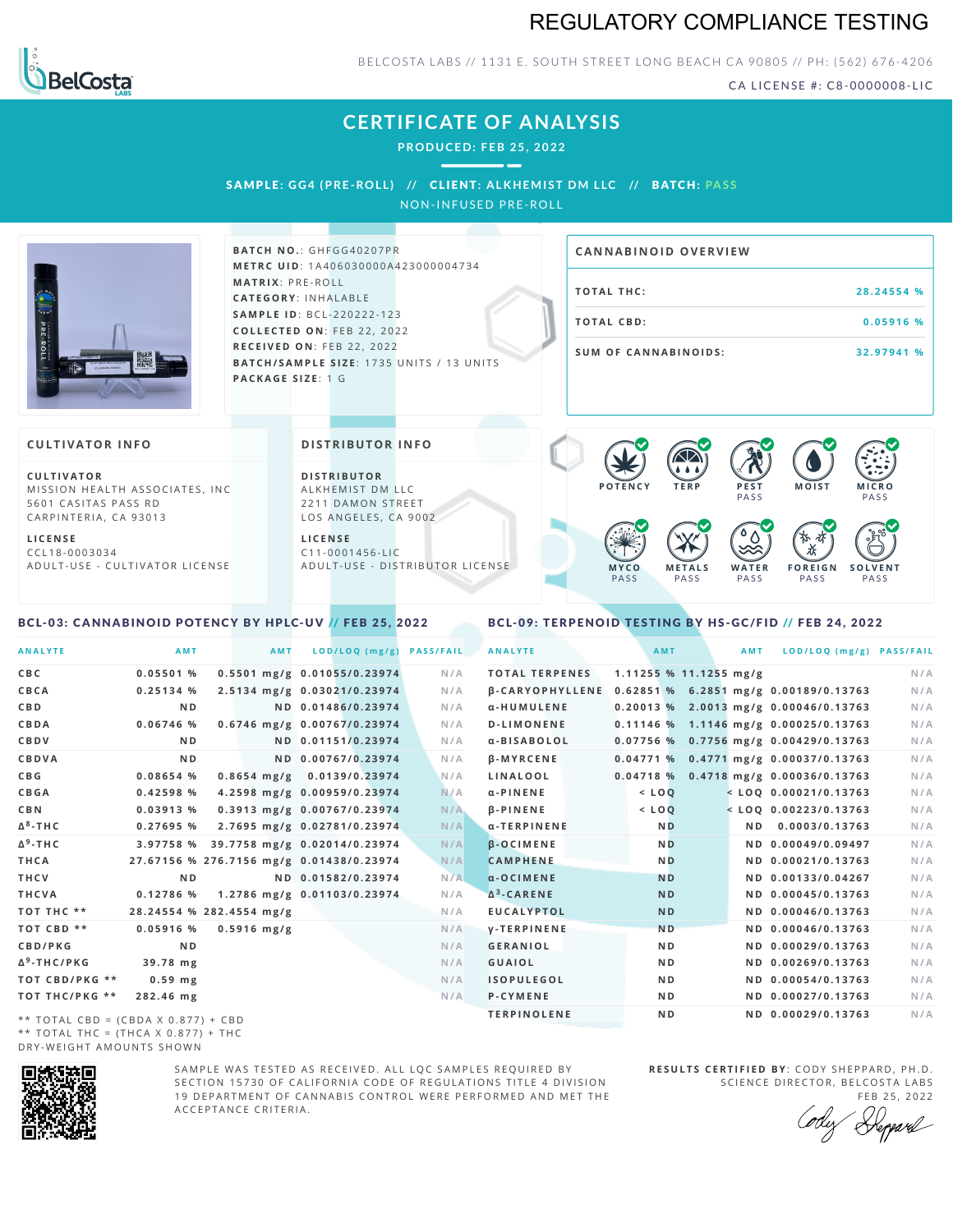# REGULATORY COMPLIANCE TESTING

#### <span id="page-1-0"></span>BCL-13: PESTICIDE TESTING BY GC/MS // FEB 24, 2022

| <b>ANALYTE</b>         | <b>LIMIT</b>  | $AMT(\mu g/g)$ | LOD/LOQ (µg/g) | <b>PASS/FAIL</b> |
|------------------------|---------------|----------------|----------------|------------------|
| <b>CAPTAN</b>          | $0.7 \mu g/g$ | N <sub>D</sub> | 0.01977/0.06   | <b>PASS</b>      |
| <b>CHLORDANE</b>       | Any amt       | N <sub>D</sub> |                | <b>PASS</b>      |
| <b>CHLORDANE CIS</b>   |               | ND.            | 0.01199/0.03   | N/A              |
| <b>CHLORDANE TRANS</b> |               | N <sub>D</sub> | 0.01082/0.03   | N/A              |
| <b>CHLORFENAPYR</b>    | Any amt       | N <sub>D</sub> | 0.01364/0.06   | <b>PASS</b>      |
|                        |               |                |                |                  |

| <b>ANALYTE</b>                      | LIMIT         | $AMT (\mu g/g)$ | LOD/LOQ (µg/g) | <b>PASS/FAIL</b> |
|-------------------------------------|---------------|-----------------|----------------|------------------|
| <b>CHLORPYRIFOS</b>                 | Any amt       | N <sub>D</sub>  | 0.01653/0.06   | <b>PASS</b>      |
| <b>DICHLORVOS</b>                   | Any amt       | N <sub>D</sub>  | 0.01165/0.06   | <b>PASS</b>      |
| <b>METHYL PARATHION</b>             | Any amt       | N <sub>D</sub>  | 0.00851/0.06   | <b>PASS</b>      |
| PENTACHLORONI-<br><b>TROBENZENE</b> | $0.1 \mu g/g$ | N <sub>D</sub>  | 0.01282/0.06   | <b>PASS</b>      |
|                                     |               |                 |                |                  |

### BCL-05: RESIDUAL PESTICIDE ANALYSIS BY LC-MS/MS ESI // FEB 24, 2022

| <b>ANALYTE</b>             |               | LIMIT $AMT(\mu g/g)$ | LOD/LOQ (µg/g) | <b>PASS/FAIL</b> | <b>ANALYTE</b>       |                  | LIMIT AMT $(\mu g/g)$ | LOD/LOQ (µg/g) PASS/FAIL |      |
|----------------------------|---------------|----------------------|----------------|------------------|----------------------|------------------|-----------------------|--------------------------|------|
| <b>ABAMECTIN</b>           | $0.1 \mu g/g$ | N D                  | 0.01153/0.04   | <b>PASS</b>      | <b>MALATHION</b>     | $0.5 \mu g/g$    | N D                   | 0.00472/0.02             | PASS |
| <b>ACEPHATE</b>            | $0.1 \mu g/g$ | N D                  | 0.00368/0.02   | <b>PASS</b>      | <b>METALAXYL</b>     | $2 \mu g/g$      | N D                   | 0.00503/0.02             | PASS |
| ACEQUINOCYL                | $0.1 \mu g/g$ | N D                  | 0.00417/0.02   | <b>PASS</b>      | <b>METHIOCARB</b>    | Any amt          | N D                   | 0.00503/0.02             | PASS |
| <b>ACETAMIPRID</b>         | $0.1 \mu g/g$ | N D                  | 0.00464/0.02   | <b>PASS</b>      | METHOMYL             | 1 $\mu$ g/g      | N D                   | 0.00494/0.02             | PASS |
| <b>ALDICARB</b>            | Any amt       | N D                  | 0.01109/0.04   | <b>PASS</b>      | <b>MEVINPHOS</b>     | Any amt          | N D                   |                          | PASS |
| <b>AZOXYSTROBIN</b>        | $0.1 \mu g/g$ | N D                  | 0.00639/0.02   | <b>PASS</b>      | <b>MEVINPHOSI</b>    |                  | N D                   | 0.00163/0.0084           | N/A  |
| <b>BIFENAZATE</b>          | $0.1 \mu g/g$ | N D                  | 0.00355/0.02   | <b>PASS</b>      | <b>MEVINPHOS II</b>  |                  | N D                   | 0.00542/0.0316           | N/A  |
| <b>BIFENTHRIN</b>          | $3 \mu g/g$   | N D                  | 0.00473/0.04   | <b>PASS</b>      | <b>MYCLOBUTANIL</b>  | $0.1 \mu g/g$    | N D                   | 0.00867/0.04             | PASS |
| <b>BOSCALID</b>            | $0.1 \mu g/g$ | N D                  | 0.00494/0.02   | PASS             | <b>NALED</b>         | $0.1 \mu g/g$    | N D                   | 0.00328/0.02             | PASS |
| CARBARYL                   | $0.5 \mu g/g$ | N D                  | 0.00295/0.02   | PASS             | OXAMYL               | $0.5 \, \mu g/g$ | N D                   | 0.00455/0.02             | PASS |
| CARBOFURAN                 | Any amt       | N D                  | 0.00613/0.02   | <b>PASS</b>      | PACLOBUTRAZOL        | Any amt          | N D                   | 0.00714/0.04             | PASS |
| CHLORANTRANIL-             | $10 \mu g/g$  | N D                  | 0.00697/0.04   | PASS             | <b>PERMETHRIN</b>    | $0.5 \mu g/g$    | N D                   |                          | PASS |
| <b>IPROLE</b>              |               |                      |                |                  | PERMETHRIN CIS       |                  | N D                   | 0.00237/0.0082           | N/A  |
| <b>CLOFENTEZINE</b>        | $0.1 \mu g/g$ | N D                  | 0.0054/0.02    | <b>PASS</b>      | PERMETHRIN TRANS     |                  | N D                   | 0.00245/0.0118           | N/A  |
| <b>COUMAPHOS</b>           | Any amt       | N D                  | 0.00215/0.02   | <b>PASS</b>      | <b>PHOSMET</b>       | $0.1 \, \mu g/g$ | N D                   | 0.0043/0.02              | PASS |
| <b>CYFLUTHRIN</b>          | $2 \mu g/g$   | N D                  | 0.05508/0.2    | <b>PASS</b>      | PIPERONYLBUTO-       | $3 \mu g/g$      | N D                   | 0.00247/0.02             | PASS |
| CYPERMETHRIN               | 1 $\mu$ g/g   | N D                  | 0.00556/0.04   | <b>PASS</b>      | XIDE                 |                  |                       |                          |      |
| <b>DAMINOZIDE</b>          | Any amt       | N D                  | 0.00227/0.04   | <b>PASS</b>      | <b>PRALLETHRIN</b>   | $0.1 \mu g/g$    | N D                   | 0.00392/0.02             | PASS |
| <b>DIAZINON</b>            | $0.1 \mu g/g$ | N D                  | 0.00487/0.02   | <b>PASS</b>      | PROPICONAZOLE        | $0.1 \mu g/g$    | N D                   | 0.0024/0.02              | PASS |
| <b>DIMETHOATE</b>          | Any amt       | N D                  | 0.00354/0.02   | <b>PASS</b>      | <b>PROPOXUR</b>      | Any amt          | N D                   | 0.00374/0.02             | PASS |
| <b>DIMETHOMORPH</b>        | $2 \mu g/g$   | ND                   |                | PASS             | <b>PYRETHRINS</b>    | $0.5 \mu g/g$    | N D                   | 0.00726/0.04             | PASS |
| <b>DIMETHOMORPH I</b>      |               | ND                   | 0.00109/0.0078 | N/A              | <b>PYRIDABEN</b>     | $0.1 \mu g/g$    | N D                   | 0.0034/0.02              | PASS |
| <b>DIMETHOMORPH II</b>     |               | ND                   | 0.0015/0.0122  | N/A              | <b>SPINETORAM</b>    | $0.1 \mu g/g$    | N D                   |                          | PASS |
| <b>ETHOPROPHOS</b>         | Any amt       | N D                  | 0.0041/0.02    | <b>PASS</b>      | <b>SPINETORAM J</b>  |                  | N D                   | 0.00329/0.016            | N/A  |
| <b>ETOFENPROX</b>          | Any amt       | N D                  | 0.00274/0.02   | <b>PASS</b>      | <b>SPINETORAM L</b>  |                  | N D                   | 0.00157/0.016            | N/A  |
| <b>ETOXAZOLE</b>           | $0.1 \mu g/g$ | N D                  | 0.00385/0.02   | <b>PASS</b>      | <b>SPINOSAD</b>      | $0.1 \mu g/g$    | N D                   |                          | PASS |
| <b>FENHEXAMID</b>          | $0.1 \mu g/g$ | N D                  | 0.01055/0.02   | <b>PASS</b>      | SPINOSAD A           |                  | N D                   | 0.00205/0.01438          | N/A  |
| <b>FENOXYCARB</b>          | Any amt       | N D                  | 0.00175/0.02   | <b>PASS</b>      | SPINOSAD D           |                  | ND.                   | 0.00104/0.00498          | N/A  |
| <b>FENPYROXIMATE</b>       | $0.1 \mu g/g$ | N D                  | 0.00481/0.02   | <b>PASS</b>      | <b>SPIROMESIFEN</b>  | $0.1 \, \mu g/g$ | N D                   | 0.00944/0.04             | PASS |
| <b>FIPRONIL</b>            | Any amt       | N D                  | 0.00478/0.02   | PASS             | <b>SPIROTETRAMAT</b> | $0.1 \mu g/g$    | N D                   | 0.00208/0.02             | PASS |
| <b>FLONICAMID</b>          | $0.1 \mu g/g$ | N D                  | 0.00398/0.02   | PASS             | <b>SPIROXAMINE</b>   | Any amt          | N D                   | 0.00344/0.02             | PASS |
| FLUDIOXONIL                | $0.1 \mu g/g$ | N D                  | 0.01369/0.04   | PASS             | <b>TEBUCONAZOLE</b>  | $0.1 \mu g/g$    | N D                   | 0.00816/0.04             | PASS |
| HEXYTHIAZOX                | 0.1 µg/g      | N D                  | 0.00297/0.02   | PASS             | <b>THIACLOPRID</b>   | Any amt          | N D                   | 0.0039/0.02              | PASS |
| <b>IMAZALIL</b>            | Any amt       | N D                  | 0.0056/0.02    | PASS             | <b>THIAMETHOXAM</b>  | $5 \mu g/g$      | N D                   | 0.00358/0.02             | PASS |
| <b>IMIDACLOPRID</b>        | $5 \mu g/g$   | N D                  | 0.00645/0.02   | PASS             | TRIFLOXYSTROB-<br>1N | $0.1 \mu g/g$    | N D                   | 0.00421/0.02             | PASS |
| KRESOXIM-<br><b>METHYL</b> | $0.1 \mu g/g$ | N D                  | 0.00339/0.02   | PASS             |                      |                  |                       |                          |      |